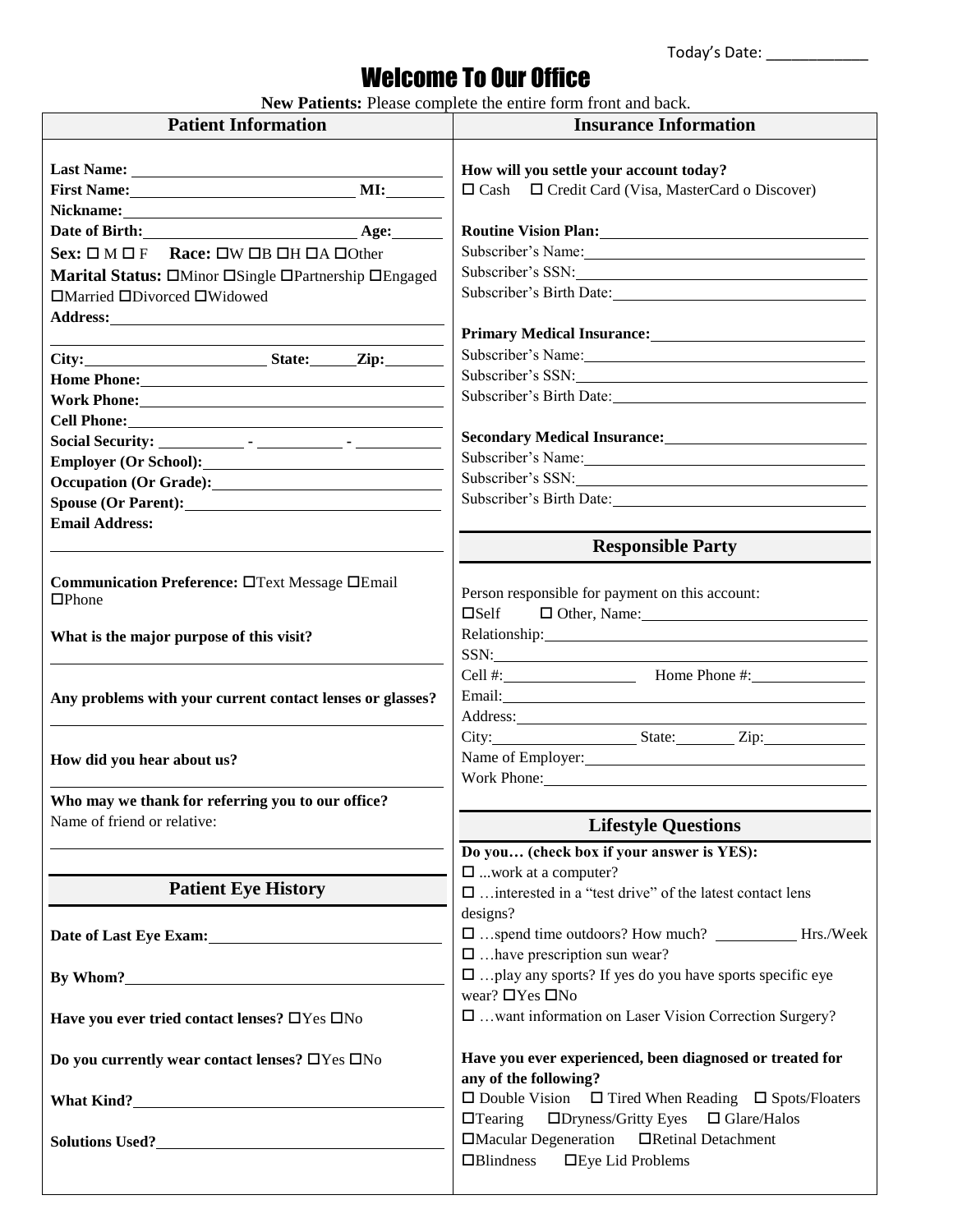| <b>Patient Medical History</b>                                                                                                                                                                                                 | <b>Social History</b>                                                                                                                                                                                                                                                                                                                                                                                                                                                                                                                                                                                                                                                      |
|--------------------------------------------------------------------------------------------------------------------------------------------------------------------------------------------------------------------------------|----------------------------------------------------------------------------------------------------------------------------------------------------------------------------------------------------------------------------------------------------------------------------------------------------------------------------------------------------------------------------------------------------------------------------------------------------------------------------------------------------------------------------------------------------------------------------------------------------------------------------------------------------------------------------|
| Address: Andreas Address: Address: Address: Address: Address: Address: Address: Address: Address: Address: Address: Address: Address: Address: Address: Address: Address: Address: Address: Address: Address: Address: Address | 1. Do you use tobacco products? $\Box Y \Box N$<br>If yes, what type/ how much/ how long?                                                                                                                                                                                                                                                                                                                                                                                                                                                                                                                                                                                  |
| Have you ever had any operations, severe illnesses,<br>injuries, eye infections, or eye surgery? $\Box Y \Box N$ If yes,<br>list:                                                                                              | 2. Do you drink alcohol? $\Box Y \Box N$<br>If yes, what type/ how much/ how long                                                                                                                                                                                                                                                                                                                                                                                                                                                                                                                                                                                          |
|                                                                                                                                                                                                                                | 3. Do you use illegal drugs? $\Box Y \Box N$<br>If yes, what type/how much/how long?                                                                                                                                                                                                                                                                                                                                                                                                                                                                                                                                                                                       |
| Allergies: $\Box Y \Box N$ if yes, list:                                                                                                                                                                                       | 4. Have you ever been exposed to or infected with:<br>$\Box$ Gonorrhea $\Box$ Hepatitis $\Box$ HIV $\Box$ Syphilis $\Box$ None                                                                                                                                                                                                                                                                                                                                                                                                                                                                                                                                             |
| If female, are you currently Pregnant? $\Box Y \Box N$ If yes,<br>how many weeks?<br><u> </u>                                                                                                                                  | <b>Family Medical/Eye History</b><br>(Check All That Apply)                                                                                                                                                                                                                                                                                                                                                                                                                                                                                                                                                                                                                |
|                                                                                                                                                                                                                                | Is there a family medical history of any of the following:                                                                                                                                                                                                                                                                                                                                                                                                                                                                                                                                                                                                                 |
| <b>CURRENT MEDICATIONS (Rx or Over the Counter)</b>                                                                                                                                                                            | $\square$ No<br>$\Box$ Yes                                                                                                                                                                                                                                                                                                                                                                                                                                                                                                                                                                                                                                                 |
| (List name of <b>ALL</b> medications including, vitamins, & birth                                                                                                                                                              | ** Please List Relationship. Indicate Mother's or Father's Side:                                                                                                                                                                                                                                                                                                                                                                                                                                                                                                                                                                                                           |
| control pills)                                                                                                                                                                                                                 | Blindness $\square$                                                                                                                                                                                                                                                                                                                                                                                                                                                                                                                                                                                                                                                        |
|                                                                                                                                                                                                                                | Cataracts $\Box$                                                                                                                                                                                                                                                                                                                                                                                                                                                                                                                                                                                                                                                           |
|                                                                                                                                                                                                                                | Corneal Problems $\square$                                                                                                                                                                                                                                                                                                                                                                                                                                                                                                                                                                                                                                                 |
|                                                                                                                                                                                                                                | $\Gamma$ Dry Eye $\Box$                                                                                                                                                                                                                                                                                                                                                                                                                                                                                                                                                                                                                                                    |
|                                                                                                                                                                                                                                | Glaucoma $\square$                                                                                                                                                                                                                                                                                                                                                                                                                                                                                                                                                                                                                                                         |
|                                                                                                                                                                                                                                | $\text{Lazy Eye } \square \textcolor{red}{\square} \textcolor{red}{\square} \textcolor{red}{\square} \textcolor{red}{\square} \textcolor{red}{\square} \textcolor{red}{\square} \textcolor{red}{\square} \textcolor{red}{\square} \textcolor{red}{\square} \textcolor{red}{\square} \textcolor{red}{\square} \textcolor{red}{\square} \textcolor{red}{\square} \textcolor{red}{\square} \textcolor{red}{\square} \textcolor{red}{\square} \textcolor{red}{\square} \textcolor{red}{\square} \textcolor{red}{\square} \textcolor{red}{\square} \textcolor{red}{\square} \textcolor{red}{\square} \textcolor{red}{\square} \textcolor{red$<br>Macular Degeneration $\square$ |
|                                                                                                                                                                                                                                | Retinal Problems $\square$                                                                                                                                                                                                                                                                                                                                                                                                                                                                                                                                                                                                                                                 |
|                                                                                                                                                                                                                                | Diabetes $\square$                                                                                                                                                                                                                                                                                                                                                                                                                                                                                                                                                                                                                                                         |
|                                                                                                                                                                                                                                | Heart Disease $\square$                                                                                                                                                                                                                                                                                                                                                                                                                                                                                                                                                                                                                                                    |
|                                                                                                                                                                                                                                | High Blood Pressure $\square$                                                                                                                                                                                                                                                                                                                                                                                                                                                                                                                                                                                                                                              |
|                                                                                                                                                                                                                                | $\begin{tabular}{c} \bf{Thyroid D} \end{tabular}$                                                                                                                                                                                                                                                                                                                                                                                                                                                                                                                                                                                                                          |
| Eye Drops: No. 1996. The Contract of the Contract of the Contract of the Contract of the Contract of the Contract of the Contract of the Contract of the Contract of the Contract of the Contract of the Contract of the Contr | Sickle Cell Disease/Trait $\square$                                                                                                                                                                                                                                                                                                                                                                                                                                                                                                                                                                                                                                        |
|                                                                                                                                                                                                                                | Other $\square$                                                                                                                                                                                                                                                                                                                                                                                                                                                                                                                                                                                                                                                            |
|                                                                                                                                                                                                                                |                                                                                                                                                                                                                                                                                                                                                                                                                                                                                                                                                                                                                                                                            |

## **Review of Systems \*\*Please Check and Circle All that Apply**

| Review of Systems:                                              | Self  | Self |
|-----------------------------------------------------------------|-------|------|
|                                                                 | (Yes) | (No) |
| <b>Constitutional Symptoms</b> (e.g., fever, weight loss, cold) |       |      |
| Ears, Nose, Mouth, Throat (Chronic)                             |       |      |
| Cardiovascular (cholesterol, heart, hypertension, TIA)          |       |      |
| <b>Respiratory</b> (asthma, bronchitis, COPD, emphysema)        |       |      |
| Gastrointestinal (acid reflux, Crohn's, peptic ulcers)          |       |      |
| Genitourinary (prostate, UTI, Incontinence, STD)                |       |      |
| Musculoskeletal (arthritis, Myasthenia gravis)                  |       |      |
| Integumentary (eczema, psoriasis, rosacea, skin cancer)         |       |      |
| Neurological (headaches, migraines, seizures)                   |       |      |
| Psychiatric (ADD/ADHD, anxiety, bipolar, depression)            |       |      |
| Endocrine (diabetes, hyperthyroid, hypothyroid)                 |       |      |
| Hematologic/Lymphatic (anemia, sickle cell)                     |       |      |
| <b>Allergic/Immunologic</b> (Lupus, Sarcoidosis)                |       |      |
| <b>Others</b> not listed                                        |       |      |

**Dilation: Please Check One Consent** for dilation **Decline** my dilation **Reschedule** (additional fees apply)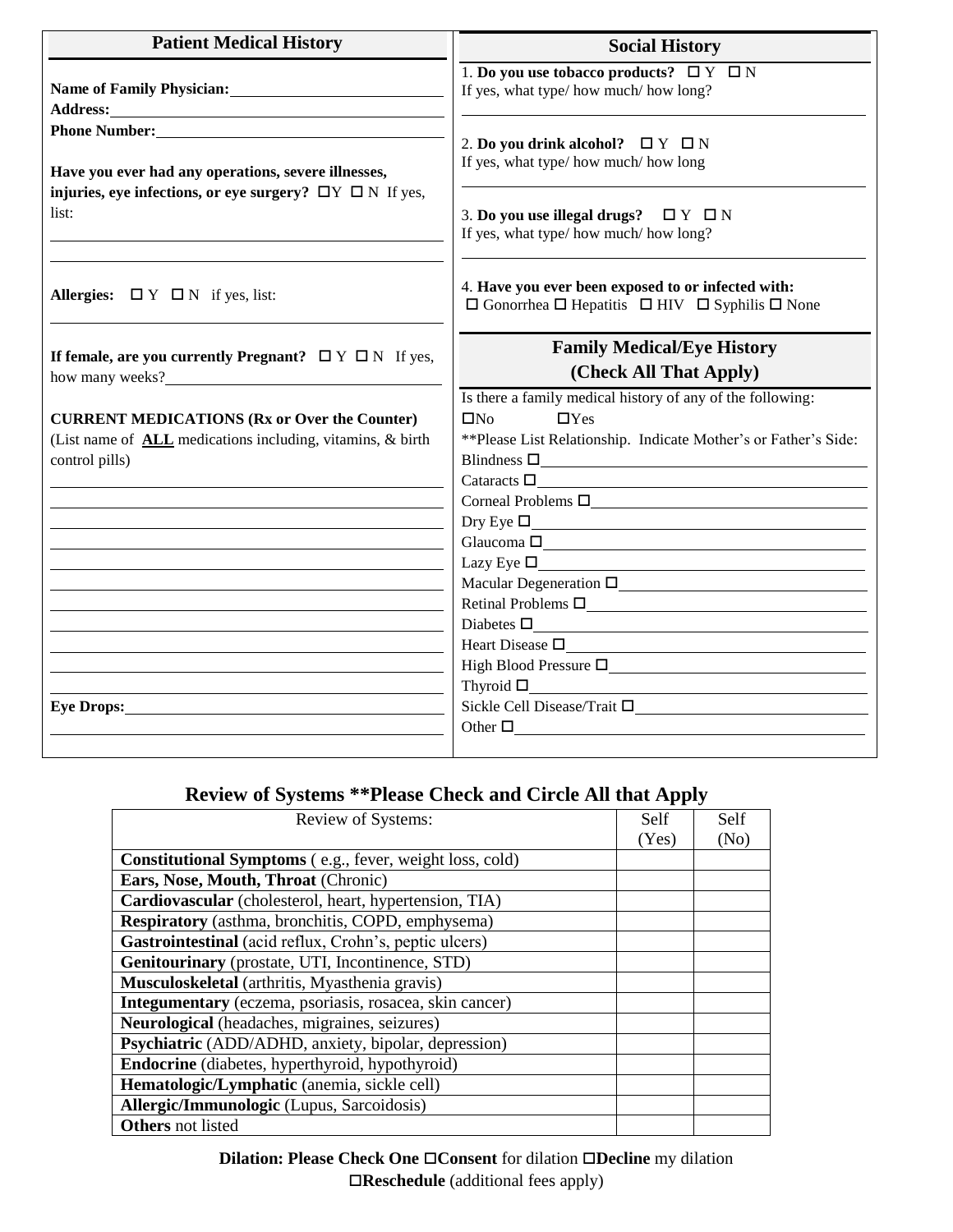## **Financial Policy and Patient Agreement**

The following is the financial policy and office disclosure policy of Dr. Alice C. Sun & Associates, P.C. Please read and sign prior to treatment.

**Payment is due at the time of service, unless prior arrangement have been made.** This includes copays, co-insurance, deductibles, and any non-covered services. Delinquent payments will be billed to you and is considered past due if not received within 30 days of service. Any past balances will need to be paid before new services are rendered. **Please Initial By ALL That Apply To You.**

 **SELF-PAY:** If you are a self-pay patient or you are under-insured we can offer you our lowest allowable discounted rate for services. We accept CASH, VISA, MASTERCARD and DISCOVER only. We do not accept checks. If you realize you have insurance after you have paid for services rendered, we will provide you with an itemized receipt to submit to your insurance company. By initialing you are requesting this prompt pay discount and agree to the terms.

 **VISION PLANS:** These are annual wellness benefits or discount plans that provide specific benefits and discounts for routine exams only. You acknowledge that you have reviewed and understand the differences between routine and medical exams. If we are in network with your routine plan we will file your claim. You agree to pay for any non-covered services.

 **MEDICAL PLANS/MEDICARE:** Medicare does not cover routine eye exams, which is an exam related to the prescribing of eyeglasses or contact lenses and without ANY medical complaints. However, Medicare does cover medical related eye exams but deductible, copay and co-insurance applies. We will file your claim using medical codes and fees as determined by Medicare Allowables. ALSO, Medicare will not cover a refraction which is the process of determining the eyes best corrected vision for eyeglasses and contact lenses. Other medical insurance plans model Medicare and follow similar guidelines. You agree to pay your refraction fee at time of service as well as any contact lens fitting fees if applicable. You agree to present your active insurance cards, any necessary paperwork (i.e. referrals, medications list, documents requiring signatures), and proof of ID at each visit, otherwise you may be required to pay at the point of service.

 **NON-COVERED SERVICES:** Certain services are not covered by your insurance. Many insurance plans do not cover contact lens fittings, which range from \$55 to \$90 in addition to the vision/medical exam. You agree to make payment for these series at time of rendering.

## **PLEASE READ AND INITIAL BY THE REMAINING NOTICES BELOW:**

 $\overline{a}$ 

 **NOTICE OF PRIVACY PRACTICES:** We are HIPAA compliant and will adhere to Client Confidentiality as outlined in the Notice of Privacy Practices. You acknowledge that you have been provided with a copy of our office privacy policy. You may also request to have a copy. In order to better communicate with you and to service your account you acknowledge and agree that Dr. Alice C. Sun & Associates, P.C. and contracted partners\* may contact you by home phone, cell phone (or any phone associated with your account), email, text, or postcard. We may leave a message on your answering machine, voicemail or with persons that may answer your phone, and we may release information/prescriptions to family members unless you notify us otherwise in writing. Methods of contact can include pre-recorded/artificial voice messages and/or use of an automatic dialing device. \*Sourcenet Medical Billing is our contracted billing specialist.

**PATIENT RESPONSIBILITY:** Having insurance is not a substitute for payment. We will try to obtain the most accurate information from your insurance company but they will issue a disclaimer that any quote of eligibility and benefits is not a guarantee of payment. You are ultimately responsible for knowing your coverage, including eligibility, in network providers, benefits, deductible, and copay information. By signing below you agree to be responsible for any unpaid portion regardless of denial reason. Any unpaid balances after 90 days will be sent to collections (\*Receivables Management Corporation) and reported to all credit bureaus. The patient or responsible party is responsible for any collection fees charged to our office, including any finance charges, attorney fees, court costs, or any other administrative expenses.